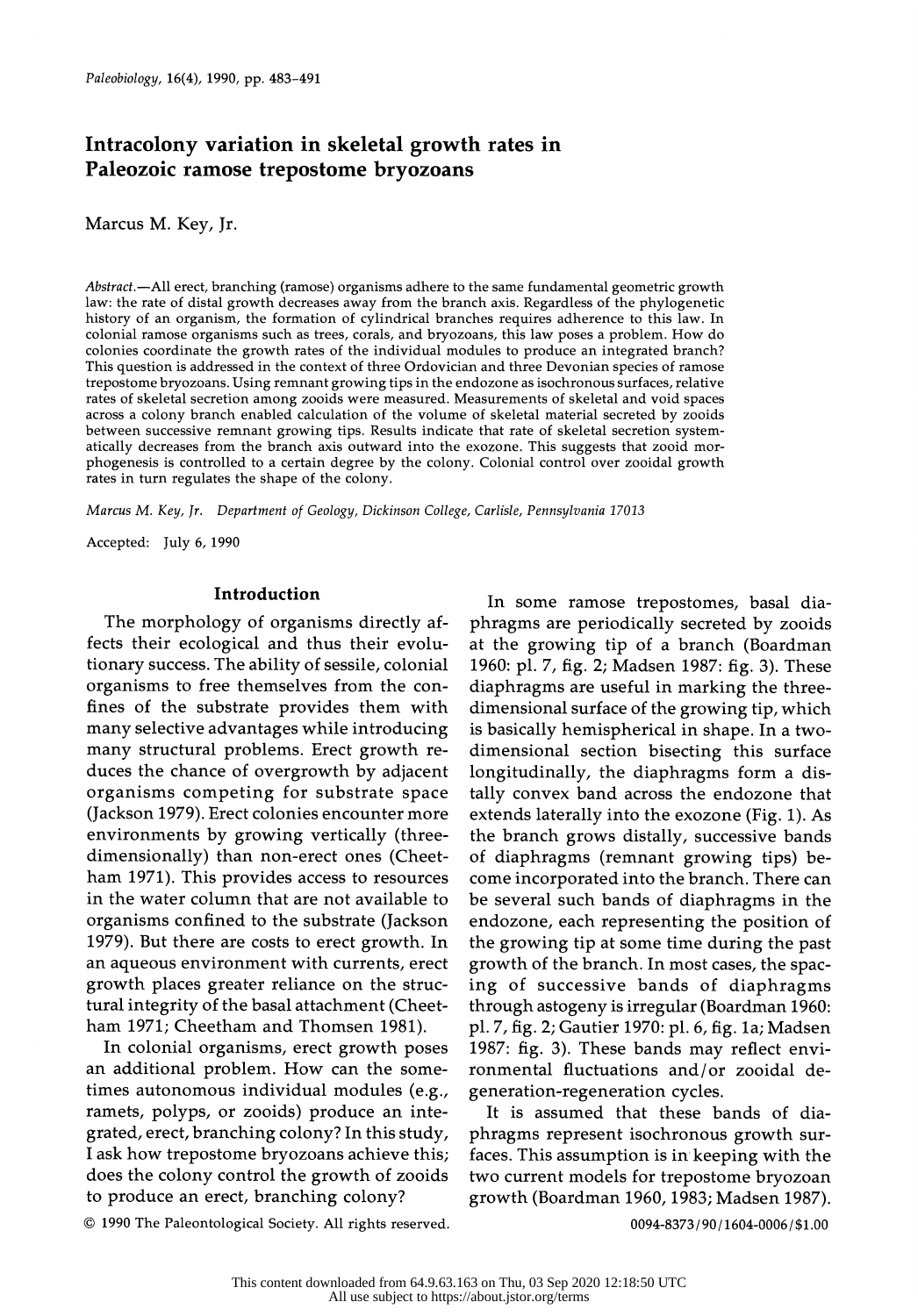FIGURE 1. Diagrammatic representation of a typical lon gitudinal section of a ramose trepostome colony showing former growth surfaces in endozone. Numbers refer to zooids measured in a single series. Modified from Mc- Kinney (1977).

 It follows that the time it takes to grow from one growth surface to the next is the same for all zooids between those successive growth surfaces. However, the linear distance be tween successive growth surfaces diminishes from the branch axis to branch periphery. For example, in Fig. 1, the distance between the two growth surfaces is greater for zooid 1 than for zooid 10. This means that zooid 1 grew distally farther than zooid 10 during the interval of time between the two growth sur faces. Therefore, rate of distal growth must differ, with zooid 1 growing farther than zo oid 10. It is intuitively obvious that the ra mose growth habit would not be possible without this disparity in growth rates. This is a fundamental geometric growth law. All ramose organisms (e.g., trees, corals, bryo zoans) grow in this way. To permit a cylin drical branch in ramose trepostome branches, the rate of distal zooidal growth must be greatest at the branch axis and least at the outer surface of the exozone. If the rate of distal zooidal growth is equal across the branch, the resulting branch would not be a branch at all, but a hemisphere.

 The question addressed by this study is whether or not the volume of skeletal calcite secreted by zooids varies among zooids across a growth interval. This has important impli cations for colonial integration, especially in regard to colonial versus zooidal control of growth rates. Compared with the variation in length of distal growth among zooids, it is

 not intuitively obvious whether the volume of skeletal material secreted varies among zo oids. The reason is that as the rate of the distal growth of zooids decreases toward the exo zone, the zooecial wall thickness of the zooids increases as the zooids pass from the thin walled endozone into the thick-walled exo zone. Do the rates at which these two char acters change compensate one another so that the volume of skeleton secreted is the same for all zooids in the branch? The null hy pothesis is that the rate of skeletal material secreted by zooids is the same, regardless of the position of the zooid across the width of the branch.

#### Materials

 To test this hypothesis, 12 series of zooids were analyzed as shown in Fig. 1. A series is a sequence of roughly adjacent zooids that cross two successive growth surfaces. Only zooids having diaphragms marking both growth surfaces were included. For example, in Fig. 1, the zooid between numbers 5 and 6 was not included because it lacks a dia phragm for the first growth surface. Because each series is symmetrical on both sides of the endozone, only one side was analyzed. The 12 series were taken from six species that have well-defined bands of diaphragms across the endozone marking previous growth sur faces (Table 1). Three of the species come from the Ordovician Simpson Group fauna of Oklahoma (Loeblich 1942; Key 1988, 1990): Bimuropora conferta (Coryell), Bimuropora dubia (Loeblich), and Bimuropora winchelli (Ulrich). The remaining three species come from the Devonian Hamilton Group fauna of New York (Boardman 1960): Atactotoechus fruticosus (Hall), Leptotrypella asterica Boardman, and Leptotrypella multitecta Boardman.

Except for L. multitecta, two colonies from each species were analyzed. One series was measured on each colony, so that two series were measured for each species. For L. mul titecta, the two series (11 and 12) were mea sured on the same colony. All colonies are housed in the collections of the United States National Museum of Natural History (USNM). Their USNM numbers are indicated in Ta ble 1.

The species and colonies chosen for mea-

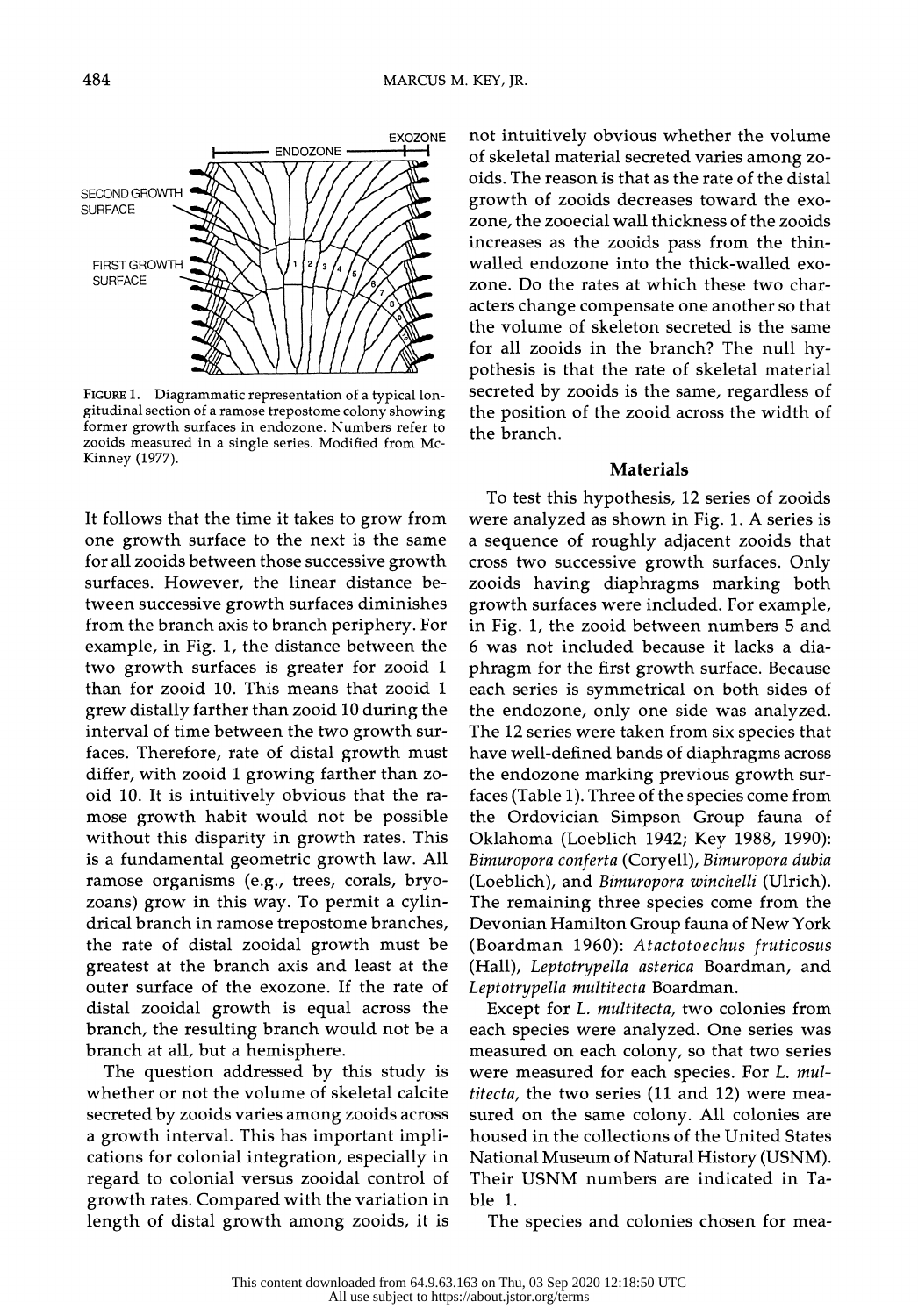| Series no. | <b>Species</b>           | USNM no. | Age        | No. of zooids |         |
|------------|--------------------------|----------|------------|---------------|---------|
|            |                          |          |            | Endozone      | Exozone |
|            | Bimuropora conferta      | 435421   | Ordovician | 8             | .,      |
|            | B. conferta              | 435429   | Ordovician |               | 10      |
|            | B. dubia                 | 100497   | Ordovician | 11            |         |
| 4          | B. dubia                 | 435404   | Ordovician | 10            |         |
| 5          | B. winchelli             | 435436   | Ordovician | 8             |         |
| n          | B. winchelli             | 435443   | Ordovician | 12            |         |
|            | Atactotoechus fruticosus | 133940   | Devonian   | 12            |         |
| 8          | A. fruticosus            | 133943   | Devonian   | 16            |         |
|            | Leptotrypella asterica   | 133893   | Devonian   | 23            |         |
| 10         | L. asterica              | 133896   | Devonian   | 20            |         |
| 11         | L. multitecta            | 133884   | Devonian   | q             |         |
| 12         | L. multitecta            | 133884   | Devonian   | 10            |         |

TABLE 1. List of species measured.

 suring were those in which the series are well defined. As a series is followed outward from the branch axis, it becomes difficult to follow in the exozone. At some point in the exozone, the series can no longer be confidently fol lowed. At this point, measurements on the series were stopped. The number of zooids measured per series ranges from 11 to 29 with a mean of 17. The number depends on the width of the endozone and on how well the series could be followed into the exozone. The species with the widest endozone (L. as terica) has the most zooids per series (20 and 29).

#### Characters Measured

 Three characters were measured on each zooid within each of the 12 series (Fig. 2). Measurements were made on digitized video images of thin sections at magnifications up to  $110\times$ . Through repeatability experiments the measurement error was calculated as 2.82%. Each character was measured five times per zooid at roughly evenly spaced intervals along the zooid. This was done to obtain a better representation of the character being measured. Thin sections are not always ori ented exactly parallel to the branch axis and zooids do not grow perfectly straight. Some times they pass slightly in and out of the plane of the section. By averaging the five measurements, some of this noise was re duced.

 The first character measured was inter zooecial wall thickness (Fig. 2). It was mea sured on the inner zooecial wall (i.e., the zooecial wall closest to the branch axis). The  mean interzooecial wall thickness deter mined for each zooid was divided by two in order to obtain the mean zooecial wall thick ness contributed by each of the adjacent zo oids.

 Zooecial chamber width was the second character, measured as the distance between the inner zooecial wall and the outer zooecial wall (Fig. 2). The zooecial chamber is here defined as the void space in a zooid bounded on the sides by zooecial walls and on the ends by diaphragms. If each zooid is perfectly bi sected longitudinally along its length, the true zooecial chamber width will be revealed. In reality, the zooecial chamber width varies as the zooid passes partially in and out of the plane of the thin section. This creates the pos sibility that the measurements of the zooecial chamber width may be too small. To correct for this, the maximum zooecial chamber width from the five measurements was used. This gives a better representation of the true zooe cial chamber width than does mean zooecial chamber width.

 The third character measured was zooecial chamber length, the distance between two adjacent diaphragms marking successive growth surfaces (Fig. 2).

# Calculation of Skeletal Volume

 To determine the relative growth rates among zooids, it is necessary to calculate the volume of skeletal material secreted by each zooid. From the three characters (mean zooe cial wall thickness, maximum zooecial cham ber width, and mean zooecial chamber length), zooid volume, zooecial chamber vol-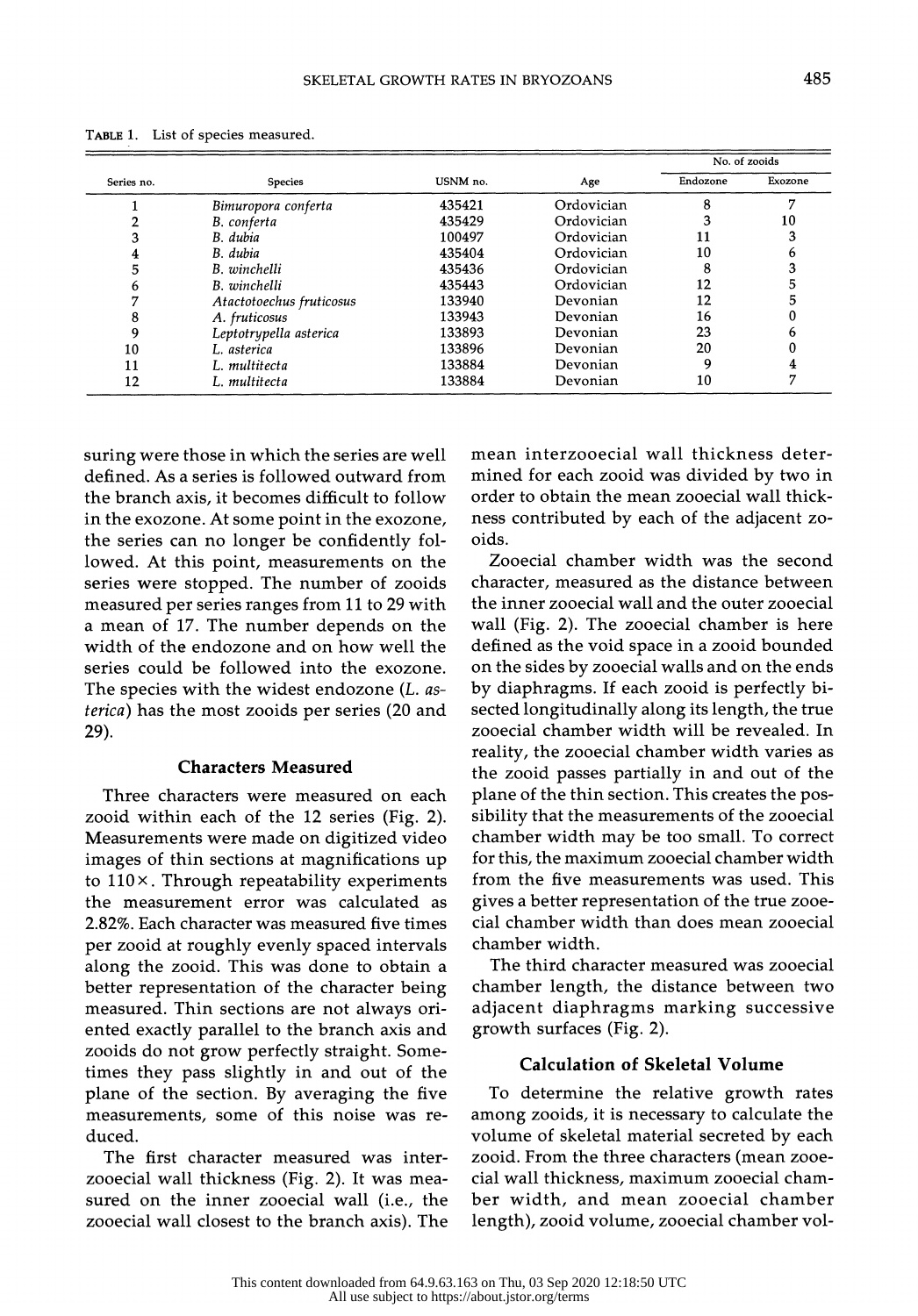INNER ZOOECIAL WALL  $\left\{\begin{array}{c} \begin{array}{c} \end{array} \end{array}\right\}$   $\begin{array}{c} \begin{array}{c} \end{array}$   $\begin{array}{c} \end{array}$   $\begin{array}{c} \end{array}$   $\begin{array}{c} \end{array}$   $\begin{array}{c} \end{array}$   $\begin{array}{c} \end{array}$   $\begin{array}{c} \end{array}$   $\begin{array}{c} \end{array}$   $\end{array}$   $\begin{array}{c} \end{array}$   $\begin{array}{c} \end{array}$   $\begin$  CHAMBER WIDTH BASAL DIAPHRAGM MARKING RRST GROWTH SURFACE FIGURE 2. Diagrammatic representation of a zooecial

 chamber in longitudinal section showing characters mea sured. Stippled areas represent skeletal material secreted by zooid.

 ume, skeletal volume, and skeletal area were calculated. The zooid includes the zooecial chamber and its surrounding skeletal walls. All of the calculations assume that the zooid and its corresponding zooecial chamber are cylindrical. In some trepostomes, zooids may be more prismatic than cylindrical, although their zooecial chambers are still essentially cylindrical. The assumption of cylindricity could affect the calculation of skeletal volume if zooid shape varies systematically across the endozone. Zooidal cross-sectional shape was qualitatively examined across the endozones of the colonies using transverse sections. No systematic change in zooidal cross-sectional shape was found. This suggests that there is no systematic variation in zooidal shape (cy lindrical or prismatic) in these colonies.

 Defining mean zooecial wall thickness as A, maximum zooecial chamber width as B, and mean zooecial chamber length as C, zooe cial chamber volume was calculated as

### $C \pi (B/2)^2$ .

Zooid volume was calculated as

$$
C\pi(B/2+A)^2.
$$

 Skeletal volume was calculated by subtract ing zooecial chamber volume from zooid vol ume:

$$
C\pi(B/2 + A)^2 - C\pi(B/2)^2
$$
.

Skeletal area in longitudinal section was

 calculated as a proxy for skeletal volume in the event that skeletal volume is biased by potentially underestimated zooecial chamber widths, as discussed above. Skeletal area was calculated as CA, and should be directly pro portional to skeletal volume. If skeletal vol ume is biased as discussed above, skeletal area could be used. But for all series except 12, skeletal area and skeletal volume are signif icantly positively correlated ( $P < 0.05$ ). Series 12 reveals a positive but nonsignificant cor relation ( $P = 0.076$ ). This general correlation between skeletal volume and skeletal area in dicates either that the values obtained for skeletal volume are not systematically biased by underestimating zooecial chamber width, or that zooecial chamber length is the dom inant variable in the calculation of both skel etal area and skeletal volume.

## Results

 The plots of mean zooecial wall thickness are shown in Fig. 3. As expected, zooecial wall thickness systematically increases from the endozone into the exozone. All but two of the series (8 and 10) show statistically signif icant positive correlations between zooid number and mean zooecial wall thickness (Table 2). Series 8 and 10 do show zooecial wall thickening into the exozone, but it is not significant ( $P > 0.05$ ). This presumably re flects the fact that these series were not fol lowed far enough into the exozone (Table 1). In general, the zooecial wall thicknesses re main at a relatively constant low level through the endozone and begin to increase at the endozone-exozone boundary. They thicken greatly through the exozone. The number of zooids from the beginning of a series to the point at which the zooecial wall thicknesses begin to increase is directly proportional to the radius of the endozone. This varies great ly in these species as can be seen by compar ing L. asterica (Fig. 3, series 9 and 10) with its wide endozone and L. *multitecta* (Fig. 3, series 11 and 12) with its relatively narrow endo zone.

 The plots of maximum zooecial chamber width are shown in Fig. 4. As expected, zooe cial chamber width does not vary systemati cally across the branch. All but two of the

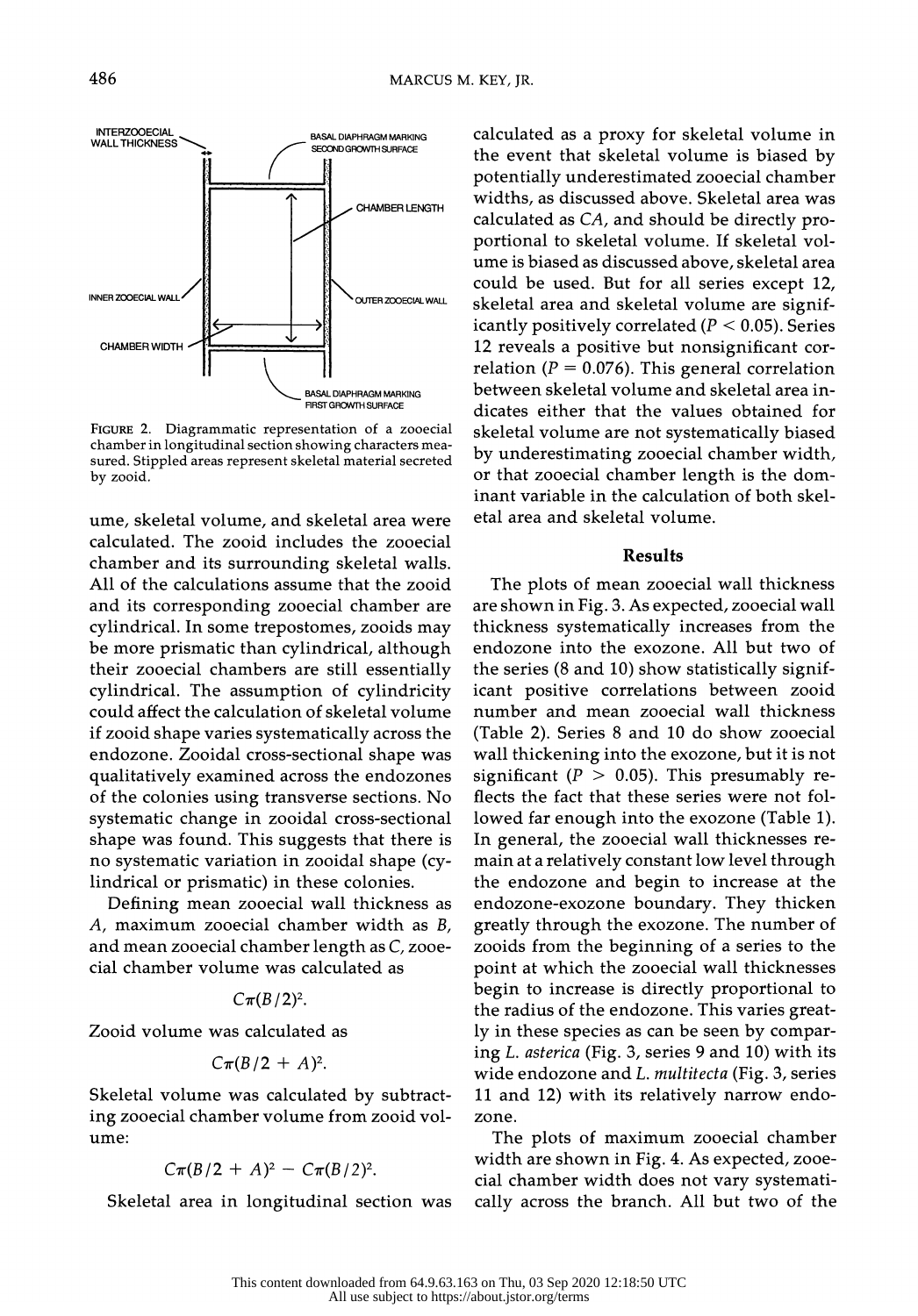

 FIGURE 3. Relationship between mean zooecial wall thickness and zooid number for the six Ordovician series (bottom) and the six Devonian species (top). Series num bers refer to Table 1.

 series (2 and 6) exhibit no statistically signif icant correlations between zooid number and maximum zooecial chamber width (Table 2). Series 2 and 6 exhibit a decrease in zooecial chamber width into the exozone.

 The plots of mean zooecial chamber length are shown in Fig. 5. As expected, zooecial chamber length systematically decreases from the branch axis into the exozone. All but one of the series (7) reveal statistically significant negative correlations between zooid number and mean zooecial chamber length (Table 2). Series 7 has a negative correlation, but it is statistically insignificant ( $P > 0.05$ ) because the length of distal growth in this series of zooids is the shortest of all the series analyzed in this study. Comparison of the plots of mean zooecial chamber length for all series (Fig. 5; means, 0.29-2.12 mm) reveals that series 7 has the shortest lengths (mean, 0.20 mm). This indicates that for series 7, the two successive growth surfaces marked by the bands of di aphragms are closer together than any of the other series. As a result, the expected pattern of decreasing zooecial chamber length away from the branch axis is only minimally de veloped.

 TABLE 2. Pearson correlation coefficients with zooid number. \* Correlation is insignificant ( $P > 0.05$ ).

| <b>Series</b><br>no. | Mean wall<br>thickness | Maximum<br>chamber<br>width | Mean<br>chamber<br>length | Skeletal<br>volume |
|----------------------|------------------------|-----------------------------|---------------------------|--------------------|
| 1                    | 0.869                  | $0.321*$                    | $-0.978$                  | $-0.842$           |
| 2                    | 0.807                  | $-0.779$                    | $-0.924$                  | $-0.815$           |
| 3                    | 0.663                  | $-0.101*$                   | $-0.884$                  | $-0.480*$          |
| 4                    | 0.690                  | $-0.212*$                   | $-0.969$                  | $-0.914$           |
| 5                    | 0.704                  | $-0.007*$                   | $-0.970$                  | $-0.823$           |
| 6                    | 0.718                  | $-0.510$                    | $-0.933$                  | $-0.924$           |
| 7                    | 0.608                  | $0.165*$                    | $-0.392*$                 | 0.644              |
| 8                    | $0.224*$               | $-0.089*$                   | $-0.973$                  | $-0.863$           |
| 9                    | 0.493                  | $0.109*$                    | $-0.988$                  | $-0.776$           |
| 10                   | $0.238*$               | $0.324*$                    | $-0.960$                  | $-0.841$           |
| 11                   | 0.665                  | $-0.016*$                   | $-0.946$                  | $-0.521*$          |
| 12                   | 0.824                  | $-0.410*$                   | $-0.923$                  | $-0.679$           |

 The plots of skeletal volume are shown in Fig. 6. These show skeletal volume system atically decreasing from the branch axis into the exozone. All but three of the sereis (3, 7, 11) show statistically significant negative cor relations between zooid number and skeletal volume (Table 2). Series 3 and 11 have neg ative correlations, but they are statistically nonsignificant ( $P > 0.05$ ). The nonsignificant negative correlations in these two series are probably due to small sample sizes. Series 3 and 11 contain only 14 and 13 zooids, re spectively, compared with the mean of 17 zo oids for all 12 series (Table 1). Series 7 reveals a statistically significant increase in skeletal volume. Series 7 is the series with the least distal growth between successive growth sur faces. As a result of a lack of a significant zooecial chamber-length decrease into the exozone as discussed above, the skeletal vol ume calculations in series 7 are dominated by the increasing zooecial wall thickness.

## Discussion

 The strong correlation between zooid num ber and skeletal volume forces the rejection of the null hypothesis that the volume of skel etal material secreted by zooids per unit of time is the same across a branch tip. Zooids near the branch axis not only have the fastest growth rate distally, they also have the high est rate of skeletal secretion. These results, which are based on actual calculations of the rate of skeletal secretion, corroborate those of Hickey (1987), who measured calcium and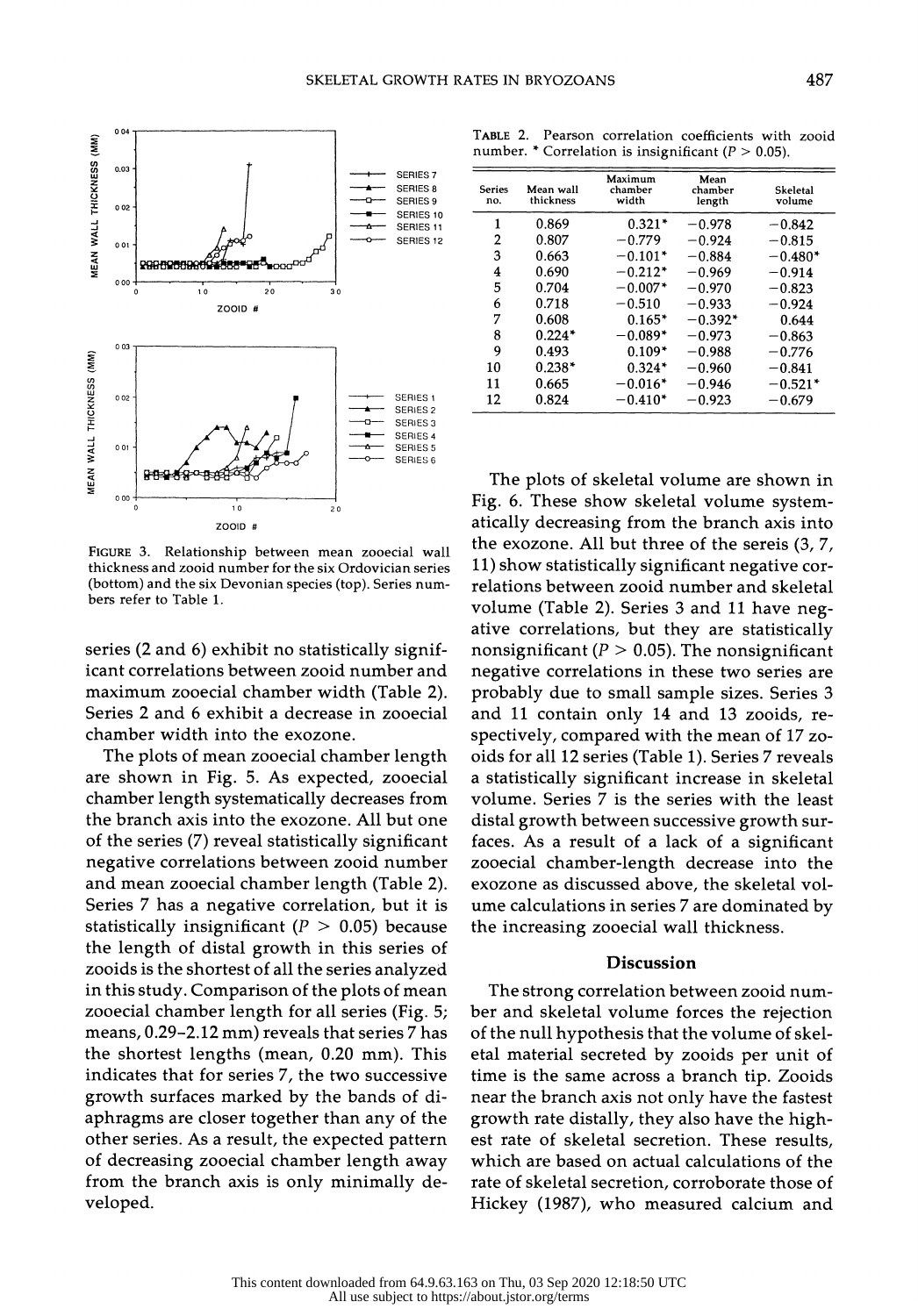

 FIGURE 4. Relationship between maximum zooecial chamber width and zooid number for the six Ordovician series (bottom) and the six Devonian species (top). Series numbers refer to Table 1.

 magnesium density in zooecial walls as a proxy for the rate of skeletal secretion. Though Hickey's study involved the Ordovician trep ostome Peronopora with its highly derived bi foliate growth habit, the results are quite sim ilar to those of the current study, based on a wider range of taxa from several different clades and ages. The occurrence of this pat tern in all these taxa suggests that it may be common throughout those trepostome clades with erect colonies.

 What implications do these findings have for colonial control versus zooidal autonomy of zooid morphogenesis? Randomly varying rates of skeletal secretion among zooids may imply more zooidal autonomy or no colonial control at all. That is, the rate of skeletal se cretion would be controlled by the zooid and not by the colony. Consistent rates of skeletal secretion among zooids may imply a certain degree of colonial control over zooid skeletal morphogenesis. Systematically varying rates of skeletal secretion, as found in this study, strongly suggest a certain degree of colonial control over zooid morphogenesis. That is, the rate of deposition of skeletal material is



 FIGURE 5. Relationship between mean zooecial chamber length and zooid number for the six Ordovician series (bottom) and the six Devonian species (top). Series num bers refer to Table 1.

 apparently controlled by the colony and not the zooid. This makes sense in light of two facts. First, the zooecial walls in these trepo stomes are compound. Adjacent zooids con tribute half of the skeletal material for shared zooecial walls. Secretion of skeletal-wall ma terial in this instance would probably be im possible without colonial control. Second, the smooth surfaces of growing tips in treposto mes (Boardman 1960: pl. 7, fig. 2; 1983: fig. 48.4) also reflect apparent colony control over zooidal growth rates. Without such control, growing tips would be uneven.

 The results could reflect ontogenetic con trol and not colonial control if the ontoge netic age of zooids varies systematically across the colony. If this is the case, then the results could simply reflect an ontogenetic trend in the rate of skeletal secretion. For example, if the age of the zooids systematically increases from the branch axis outward, then the re sults could be explained by a decreasing rate of skeletal secretion through zooidal ontog eny. Qualitative observations in longitudinal sections of the distances from the point of zooidal budding to the growth surfaces in dicate that zooid age does not vary system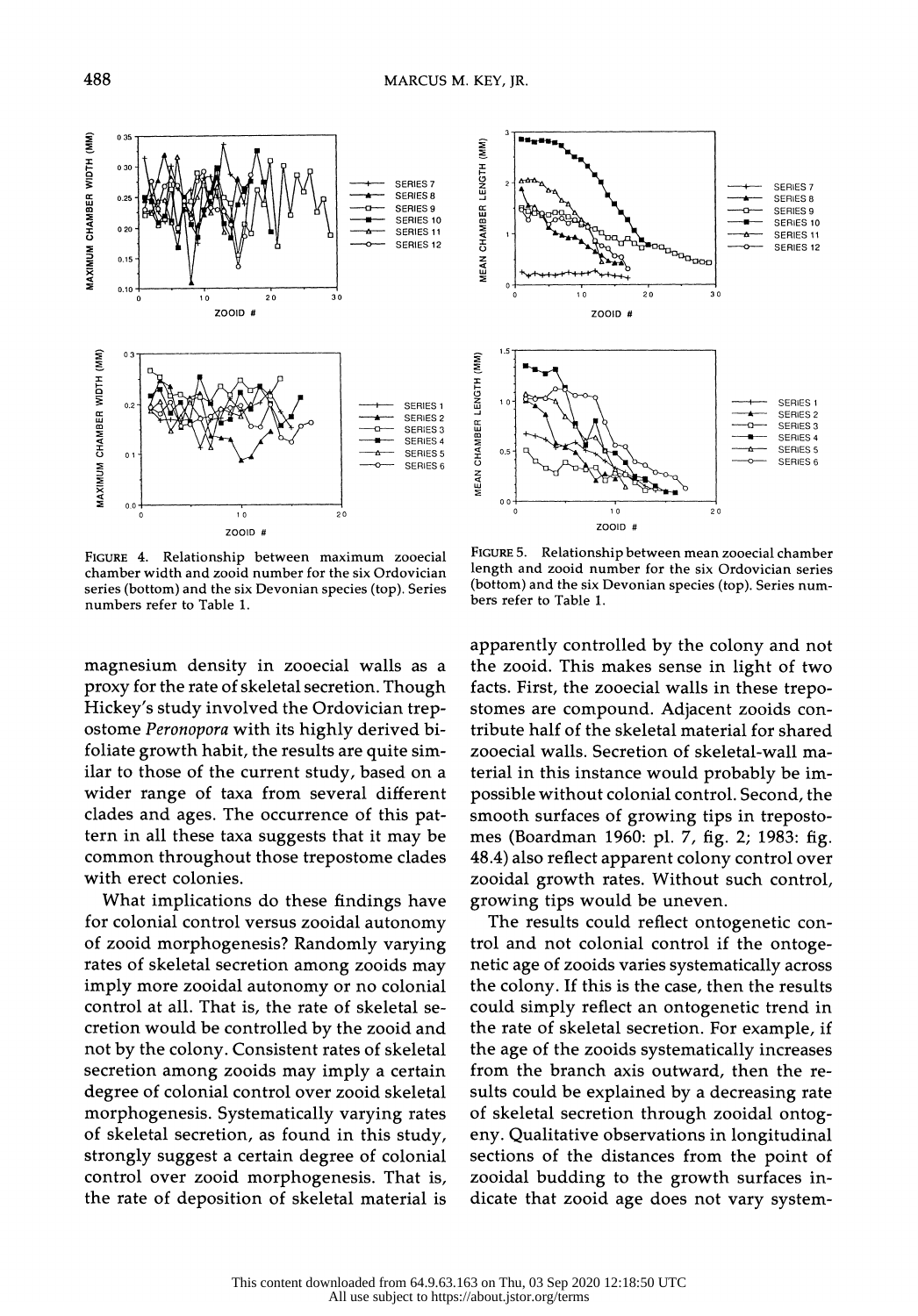atically from the branch axis to the exozone in these six species; zooids are budded throughout the endozone with no apparent order (in the sense of McKinney 1977). At any one growth surface, such as the first growth surface in Fig. 1, zooidal age does not vary systematically from the branch axis to the exozone. Thus, the rate of skeletal secre tion of a zooid is dictated by its position with in the colony, not by its age.

 This discussion of colonial control versus zooid autonomy has relevance to the degree of colonial integration in bryozoans. Species with lower levels of colonial integration may have less tightly constrained or completely unconstrained patterns of skeletal growth rate among zooids. These patterns may be reflect ed as less significant or nonsignificant cor relations between zooid number and skeletal volume in a series of zooids. Species with higher levels of colonial integration may have more tightly constrained patterns of skeletal growth rate among zooids, which may be re flected as more highly significant correlations between zooid number and skeletal volume in a series of zooids.

 The results from this study indicate that zooid morphogenesis is controlled at least partly by the colony. The regulation of growth rates (in regard to both skeletal volume and distal length) presumably requires some kind of morphogenetic gradient from the branch axis outward. The decrease in the rate of skel etal secretion away from the branch axis im plies that, in these Ordovician and Devonian trepostomes, either the zooids at the growing tip were more successful at feeding than those on the sides of the colony, or the nutrients were being preferentially passed from the au tozooids on the sides of the colony through the confluent outer coelomic cavity to the zo oids at the growing tip.

 Observations of living bryozoans indicate that the zooids at the growing tip were not likely to be more successful feeders. The de scendants of Paleozoic trepostomes, modern cyclostomes, have smaller polypides at the growing tip (McKinney and Boardman 1985; McKinney 1988), suggesting that, in the trep ostomes, the zooids at the growing tip were less successful feeders because they had



FIGURE 6. Relationship between skeletal volume and zooid number for the six Ordovician series (bottom) and the six Devonian species (top). Series numbers refer to Table 1.

smaller mouths (Winston 1981; McKinney and Boardman 1985) and were more restricted in the size of food particles they could ingest (Winston 1981).

 If the zooids at the growing tip were not growing faster because they were more suc cessful feeders, then nutrients must have been passed from the autozooids on the sides of the colony through the confluent outer coe lomic cavity to the zooids at the growing tip. Recent studies on living bryozoans support this. Metabolic transport between zooids in cheilostome bryozoans permits locally in creased rates of zooidal growth in colonies (Best and Thorpe 1985; Hughes and Hughes 1986). Funicular connections capable of sim ilar metabolic transport may also exist in stenolaemate bryozoans (Carle and Ruppert 1983).

 The morphogenetic gradient from the branch axis outward reflects the colonial con trol of zooidal growth rate across the branch. This control of zooidal growth rate across the branch directs the rate of extension of the endozone and exozone. It is not simply the turning of the zooids away from the branch axis and toward the branch periphery that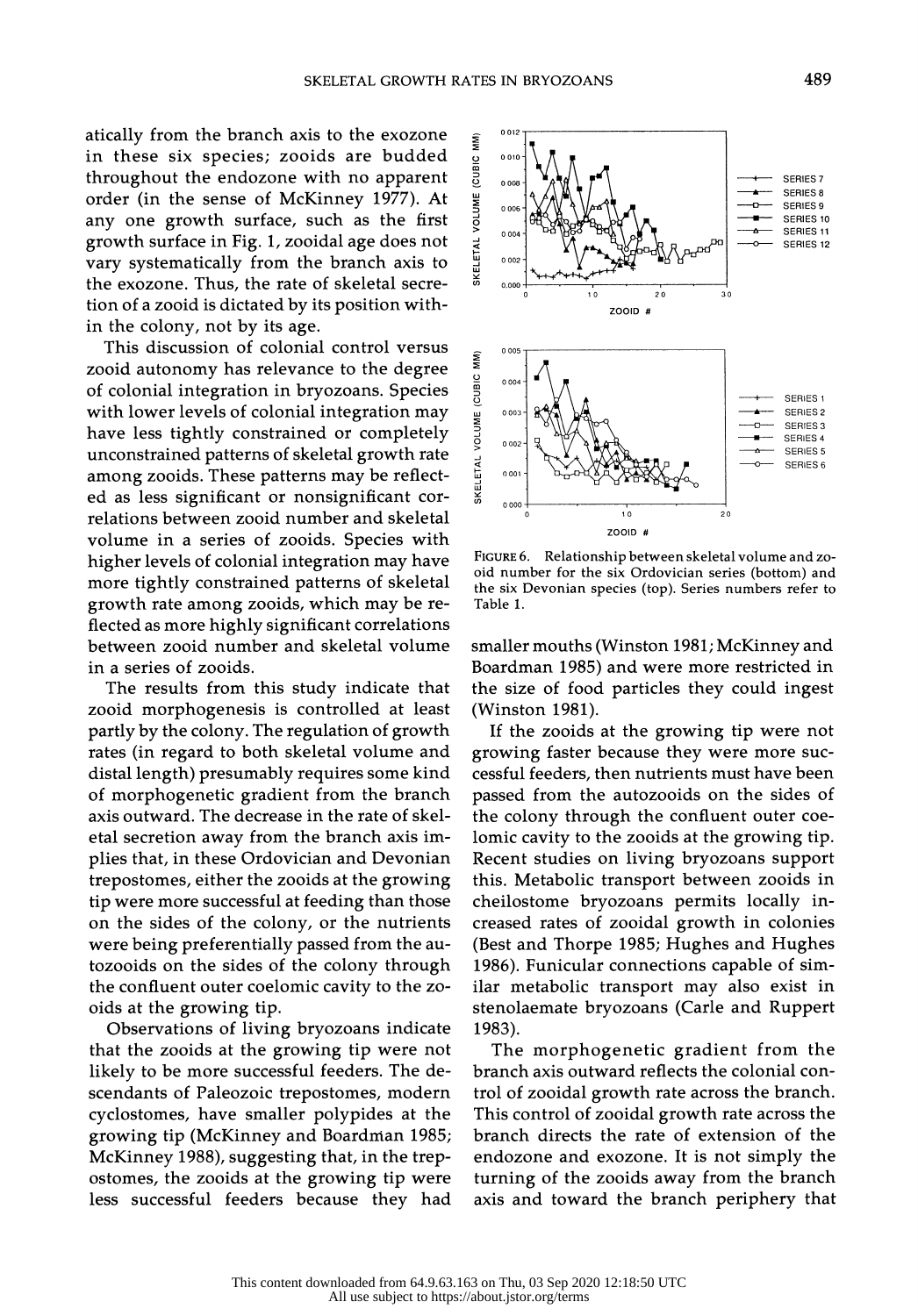differentiates the endozone and exozone. This change occurs simultaneously with a decrease in the rate of skeletal secretion toward the branch periphery. As the zooids are being physically displaced from the endozone by newly budded zooids, their rate of growth is decreasing. The apparent control of zooidal growth rate by the colony regulates the colo ny's shape and permits the ramose growth habit by allowing the zooids in the endozone to grow faster than those in the exozone. A colony's growth habit is at least partially dic tated by the morphogenetic gradients among zooids within the colony.

### Conclusions

 The slopes and intercepts of Fig. 3 (mean zooecial wall thickness) could possibly be used as new taxonomic characters. They should be as species-specific as the closely related yet more traditional character of zooecial wall thickness measured in tangential section. The slopes of Fig. 6 (skeletal volume) may also prove useful as new characters for bryozoan systematics. Both will require quantification of intraspecific variability.

 The results of this study indicate that rates of skeletal secretion among zooids system atically decrease from the branch axis to the branch periphery. The cause of this decrease is attributed to colonial control as opposed to zooid control. This is the case for ramose trep ostomes, but do species with hemispherical colonies exhibit the same pattern? It is pre dicted that they do not. The rate of skeletal secretion should be the same for all zooids in a hemispherical colony. This difference may be associated with a lack of distinction be tween the endozone and exozone in hemi spherical colonies. This line of research raises the question of whether the evolution of the differentiation of endozone and exozone is a crucial apomorphy permitting the develop ment of the ramose colony growth habit in trepostomes.

 As discussed previously, the ramose growth habit permits many ecological advantages (Cheetham 1971; Jackson 1979). Recent stud ies on colonial animals have documented the presence of adaptive macroevolutionary trends in the fossil record (Coates and Jackson  1985; Cheetham 1986; Lidgard 1986; McKin ney 1986; McKinney and Jackson 1988; Lid gard and Jackson 1989). If these macroevo lutionary patterns are produced by ecological processes (McKinney and Jackson 1988; Lid gard and Jackson 1989), then the evolution of colonial control over zooid morphogene sis, which permitted ramose growth, may have produced adaptive macroevolutionary trends among ramose trepostomes.

## Acknowledgments

 I thank Ken McKinney for sparking my interest in this study. I thank Richard Board man, Ken McKinney, Paul Taylor, and two anonymous reviewers for suggestions that substantially improved the quality of this manuscript. David Schindel generously pro vided access to his morphometric image-anal ysis system for data collection. Alan Cheet ham made USNM type material available for study. This study was funded by Yale Uni versity, Atlantic Richfield Foundation, The Woman's Seaman's Friend Society of Con necticut, Yale Peabody Museum Schuchert Fund, Sigma Xi, and the Geological Society of America (#3804-87).

# Literature Cited

- BEST, M. A., AND J. P. THORPE. 1985. Autoradiographic study of feeding and colonial transport of metabolites in the marine bryozoan Membranipora membranaceae. Marine Biology 84:295- 300.
- BOARDMAN, R. S. 1960. Trepostomatous Bryozoa of the Hamilton Group of New York State. United States Geological Survey Professional Paper 340.
- BOARDMAN, R. S. 1983. General features of the Class Stenolae mata. Pp. 49-137. In Robison, R. A. (ed.), Treatise on Inverte brate Paleontology, Part G, Bryozoa, revised. Geological Society of America and University of Kansas Press; Boulder, Colorado and Lawrence, Kansas.
- CARLE, K. S., AND E. E. RUPPERT. 1983. Comparative ultrastruc ture of the bryozoan funiculus: a blood vessel homologue. Zeitschrift fur Zoologische Systematik und Evolutionsforsch ung 21:181-193.
- CHEETHAM, A. H. 1971. Functional morphology and biofacies distribution of cheilostome Bryozoa in the Danian Stage (Paleo cene) of southern Scandinavia. Smithsonian Contributions to Paleobiology 6.
- CHEETHAM, A. H. 1986. Branching, biomechanics, and bryozoan evolution. Royal Society of London Proceedings B 228:151- 171.
- CHEETHAM, A. H., AND E. THOMSEN. 1981. Functional mor phology of arborescent animals: strength and design of the cheilostome bryozoan skeletons. Paleobiology 7:355-383.
- COATES, A. G., AND J. B. C. JACKSON. 1985. Morphological themes in the evolution of clonal and aclonal marine invertebrates. Pp. 67-106. In Jackson, J. B. C., L. W. Buss, and R. E. Cook (eds.),